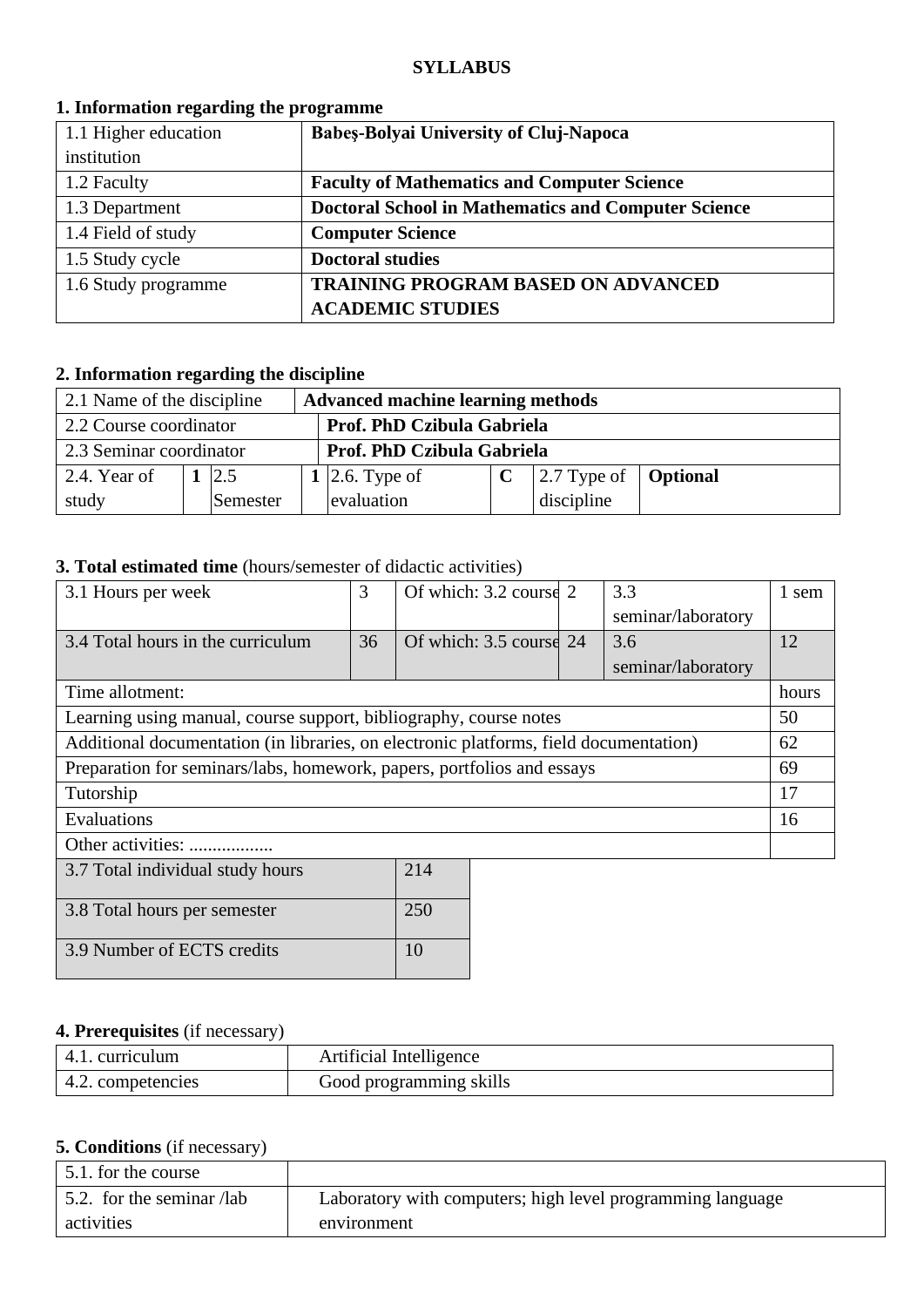## **6. Specific competencies acquired**

| <b>Prof</b>                 | Advanced ability to approach, model and solve phenomena and problems from nature and<br>$\bullet$                                             |  |  |  |  |
|-----------------------------|-----------------------------------------------------------------------------------------------------------------------------------------------|--|--|--|--|
| essio                       | economy using fundamental knowledge from mathematics and computer science.                                                                    |  |  |  |  |
| nal<br>com<br>pete<br>ncies | Ability to approach and solve complex problems using various techniques of<br>$\bullet$<br>computational intelligence.                        |  |  |  |  |
| <b>Tran</b>                 | Ethic and fair behavior, commitment to professional deontology<br>$\bullet$                                                                   |  |  |  |  |
| svers<br><b>al</b>          | Team work capabilities; able to fulfill different roles<br>$\bullet$                                                                          |  |  |  |  |
| com                         | Professional communication skills; concise and precise description, both oral and written,                                                    |  |  |  |  |
| pete                        | of professional results, negotiation abilities.                                                                                               |  |  |  |  |
| ncies                       | Entrepreneurial skills; working with economical knowledge; continuous learning<br>$\bullet$<br>Good English communication skills<br>$\bullet$ |  |  |  |  |

# **7. Objectives of the discipline** (outcome of the acquired competencies)

| 7.1 General objective of the<br>discipline  | • To provide an introduction to the fundamental principles, techniques,<br>and applications of Machine Learning.                                                                                                                                                                                                                                                                                                                                               |
|---------------------------------------------|----------------------------------------------------------------------------------------------------------------------------------------------------------------------------------------------------------------------------------------------------------------------------------------------------------------------------------------------------------------------------------------------------------------------------------------------------------------|
| 7.2 Specific objective of the<br>discipline | • To cover the principles, design, implementation and validation of<br>learning programs which improve their performance on some set of<br>tasks by experience.<br>• To offer a broad understanding of machine learning algorithms and<br>their use in data-driven knowledge discovery and program synthesis.<br>• To offer an understanding of the current state of the art in machine<br>learning in order to conduct original research in machine learning. |

## **8. Content**

| 8.1 Course                                         | Teaching methods       | Remarks |
|----------------------------------------------------|------------------------|---------|
| 1. Machine Learning.                               | • Interactive exposure |         |
| Issues in Machine Learning                         | • Explanation          |         |
| Designing a learning system                        | • Conversation         |         |
| Feature engineering                                | • Didactical           |         |
|                                                    | demonstration          |         |
| <b>Statistical foundations</b><br>2.               | • Interactive exposure |         |
| Event space and Probability function               | $\bullet$ Explanation  |         |
| <b>Elementary Information Theory</b>               | • Conversation         |         |
|                                                    | • Didactical           |         |
|                                                    | demonstration          |         |
| 3. Decision Tree learning                          | • Interactive exposure |         |
| Decision tree representation                       | • Explanation          |         |
| ID3 learning algorithm                             | Conversation           |         |
| Statistical measures in decision tree<br>$\bullet$ | • Didactical           |         |
| learning: entropy, information gain                | demonstration          |         |
| Issues in DT learning                              |                        |         |
| Applications                                       |                        |         |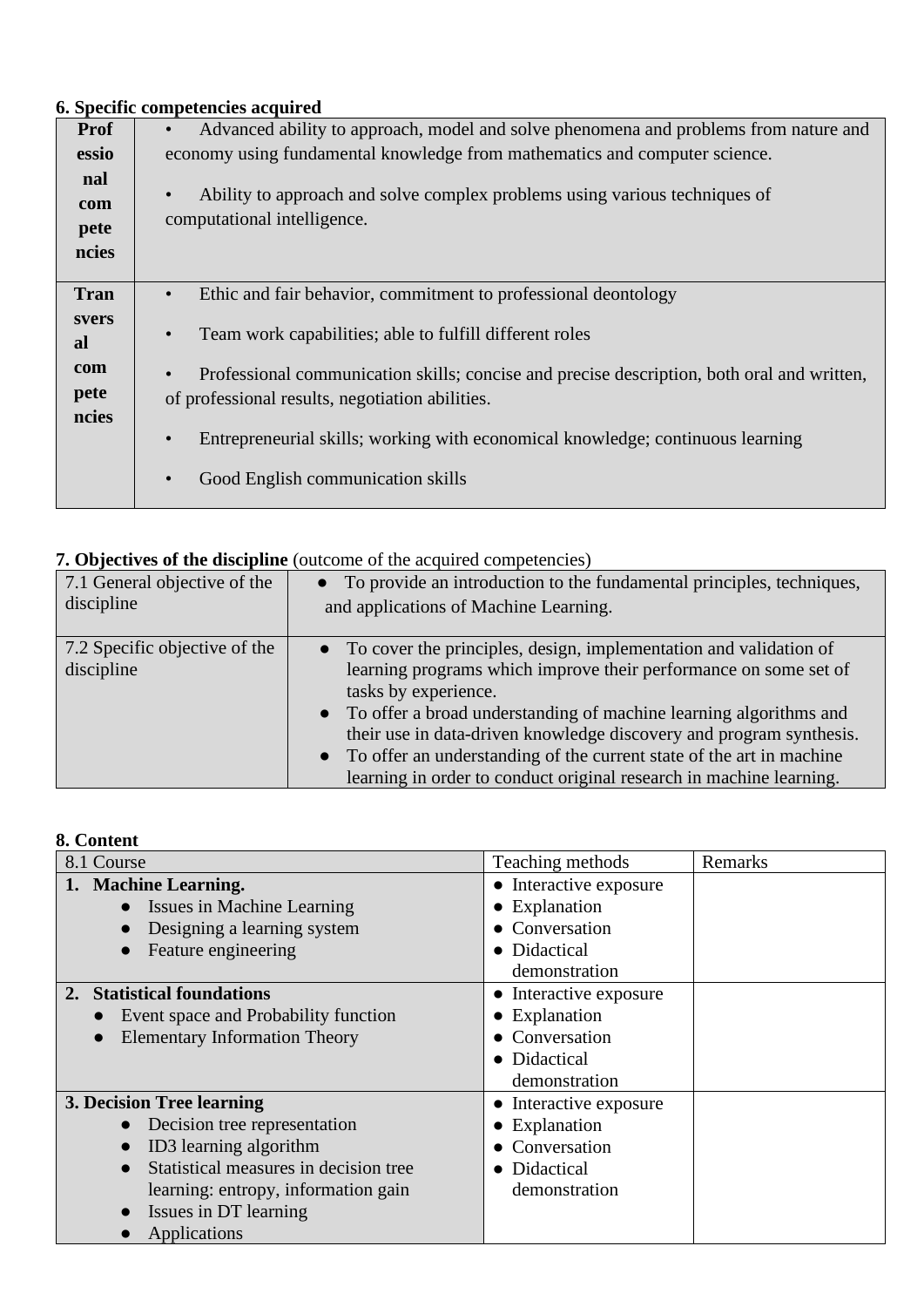| <b>4. Artificial Neural Networks</b>                                | • Interactive exposure         |
|---------------------------------------------------------------------|--------------------------------|
| <b>Neural Network representations</b><br>$\bullet$                  | • Explanation                  |
| Appropriate problems for Neural Network                             | • Conversation                 |
| Learning                                                            | • Didactical                   |
| Perceptrons                                                         | demonstration                  |
| Multilayer Networks and the                                         |                                |
| Backpropagation algorithm                                           |                                |
| Advanced topics in Artificial Neural                                |                                |
| <b>Networks</b>                                                     |                                |
| 5. Support Vector machines                                          | • Interactive exposure         |
| Main idea                                                           | • Explanation                  |
| <b>Linear SVMs</b>                                                  | • Conversation                 |
| Non-linear SVMs                                                     | • Didactical                   |
| Applications                                                        | demonstration                  |
| 6. Bayesian learning (1)                                            | • Interactive exposure         |
| Specific problems                                                   | • Explanation                  |
| Bayes theorem                                                       | • Conversation                 |
| Naive Bayes Classifier                                              | • Didactical                   |
|                                                                     | demonstration                  |
| 7. Bayesian learning (2)                                            | • Interactive exposure         |
| <b>Bayesian Belief Networks</b>                                     | • Explanation                  |
| EM algorithm                                                        | • Conversation                 |
| Examples                                                            | • Didactical                   |
|                                                                     | demonstration                  |
| 8. Instance based learning (1)                                      | • Interactive exposure         |
| $k$ -Nearest Neighbor learning                                      | • Explanation                  |
| Locally weighted regression                                         | • Conversation                 |
| Applications                                                        | • Didactical                   |
|                                                                     | demonstration                  |
| 9. Instance based learning (2)                                      | • Interactive exposure         |
| Radial basis functions                                              | • Explanation                  |
| Case based reasoning                                                | • Conversation                 |
|                                                                     | • Didactical                   |
|                                                                     | demonstration                  |
| 10. Unsupervised Learning (1)                                       | • Interactive exposure         |
| Cluster analysis                                                    | • Explanation                  |
| Self organizing maps                                                | • Conversation                 |
|                                                                     | • Didactical                   |
|                                                                     | demonstration                  |
| 11. Unsupervised Learning (2)                                       | • Interactive exposure         |
| Hebbian learning                                                    | • Explanation                  |
| Applications                                                        | • Conversation                 |
|                                                                     | • Didactical                   |
|                                                                     | demonstration                  |
| 12. Reinforcement Learning                                          | • Interactive exposure         |
| The reinforcement learning task<br><b>Markov Decision Processes</b> | • Explanation                  |
| Q-learning                                                          | • Conversation                 |
| Temporal Difference learning                                        | • Didactical                   |
| Applications                                                        | demonstration                  |
| 13. ML research reports presentation                                | • Interactive exposure         |
|                                                                     | • Conversation                 |
| 14. ML research reports presentation                                | $\bullet$ Interactive exposure |
|                                                                     | • Conversation                 |
| <b>Bibliography</b>                                                 |                                |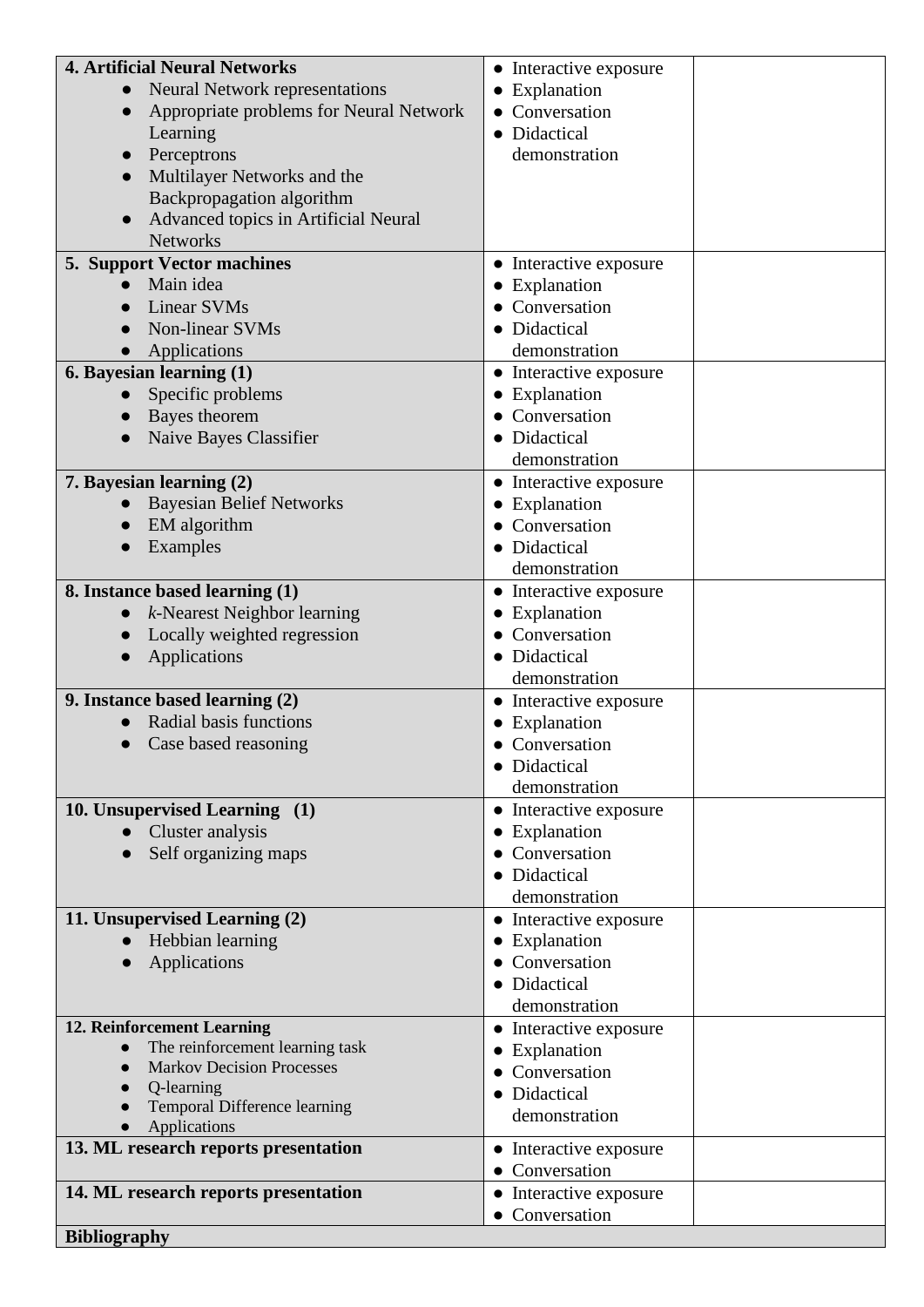- 1. Ian Goodfellow and Yoshua Bengio and Aaron Courville, Deep Learning, MIT Press, 2016
- 2. Mitchell, T., Machine Learning, McGraw Hill, 1997
- 3. Russell, J.S, Norvig, P., Artificial Intelligence- A Modern Approach, Prentice- Hall, Inc., New Jersey, 1995
- 4. Sutton, R.S., Barto, A.G., Reinforcement learning, The MIT Press Cambridge, Massachusetts, London, England, 1998
- 5. Gabriela Czibula, Sisteme inteligente. Instruire automata, Ed. Risoprint, Cluj-Napoca, 2008
- 6. Manning, C., Schutze, H., Foundations of Statistical NLP, MIT Press, 2002
- 7. Cristiani, N., Support Vector and Kernel Machines, BIOwulf Technologies, 2001

| 8.2 Seminar / laboratory                                                                                                                                                                                                                                        | Teaching methods                                         | Remarks                                                          |
|-----------------------------------------------------------------------------------------------------------------------------------------------------------------------------------------------------------------------------------------------------------------|----------------------------------------------------------|------------------------------------------------------------------|
|                                                                                                                                                                                                                                                                 |                                                          | The lab is structured as<br>2 hours classes every<br>second week |
| 1. Survey of the sources of information available on<br>Internet and Intranet; chosing the paper topic and<br>scheduling the presentation.                                                                                                                      | Documentation<br>Explanation<br>Conversation             |                                                                  |
| 2-4. Presentation of theoretical research reports. Each<br>PhD student will have to prepare and present a<br>theoretical research report. The report will present<br>the current state-of-the-art in the field of ML applied<br>in the topic of the PhD thesis. | Presentation<br>$\bullet$<br>Explanation<br>Conversation |                                                                  |
| 5-7. Presentation of experiemental research reports.<br>Each PhD student will have to prepare and present a<br>report containing the experimental results obtained<br>based on the theoretical report.                                                          | Presentation<br>Explanation<br>Conversation              |                                                                  |

#### **Bibliography**

1. Ian Goodfellow and Yoshua Bengio and Aaron Courville, Deep Learning, MIT Press, 2016

2. Mitchell, T., Machine Learning, McGraw Hill, 1997

- 3. Sutton, R.S., Barto, A.G., Reinforcement learning, The MIT Press Cambridge, Massachusetts, London, England, 1998
- 4. Gabriela Czibula, Sisteme inteligente. Instruire automata, Ed. Risoprint, Cluj-Napoca, 2008

## **9. Corroborating the content of the discipline with the expectations of the epistemic community, professional associations and representative employers within the field of the program**

The content of the discipline is consistent with the similar disciplines from other PhD programs from romanian universities and universities from abroad.

| Type of activity  | 10.1 Evaluation criteria | 10.2 Evaluation methods    | 10.3 Share in the |
|-------------------|--------------------------|----------------------------|-------------------|
|                   |                          |                            | grade (%)         |
| $10.4 - 5$ Course | A theoretical research   | Evaluation of the research | 50%               |
|                   | report on a learning     | report (a written paper of |                   |
|                   | technique, based on      | about 10 pages and an oral |                   |
|                   | some recent research     | presentation)              |                   |
|                   | papers should be         |                            |                   |
|                   | prepared and presented   |                            |                   |
|                   | An experimental          | Evaluation of the          | 50%               |
|                   | research report based    | experimental report        |                   |
|                   | on the theoretical       | (documentation and         |                   |
|                   |                          | demonstration)             |                   |